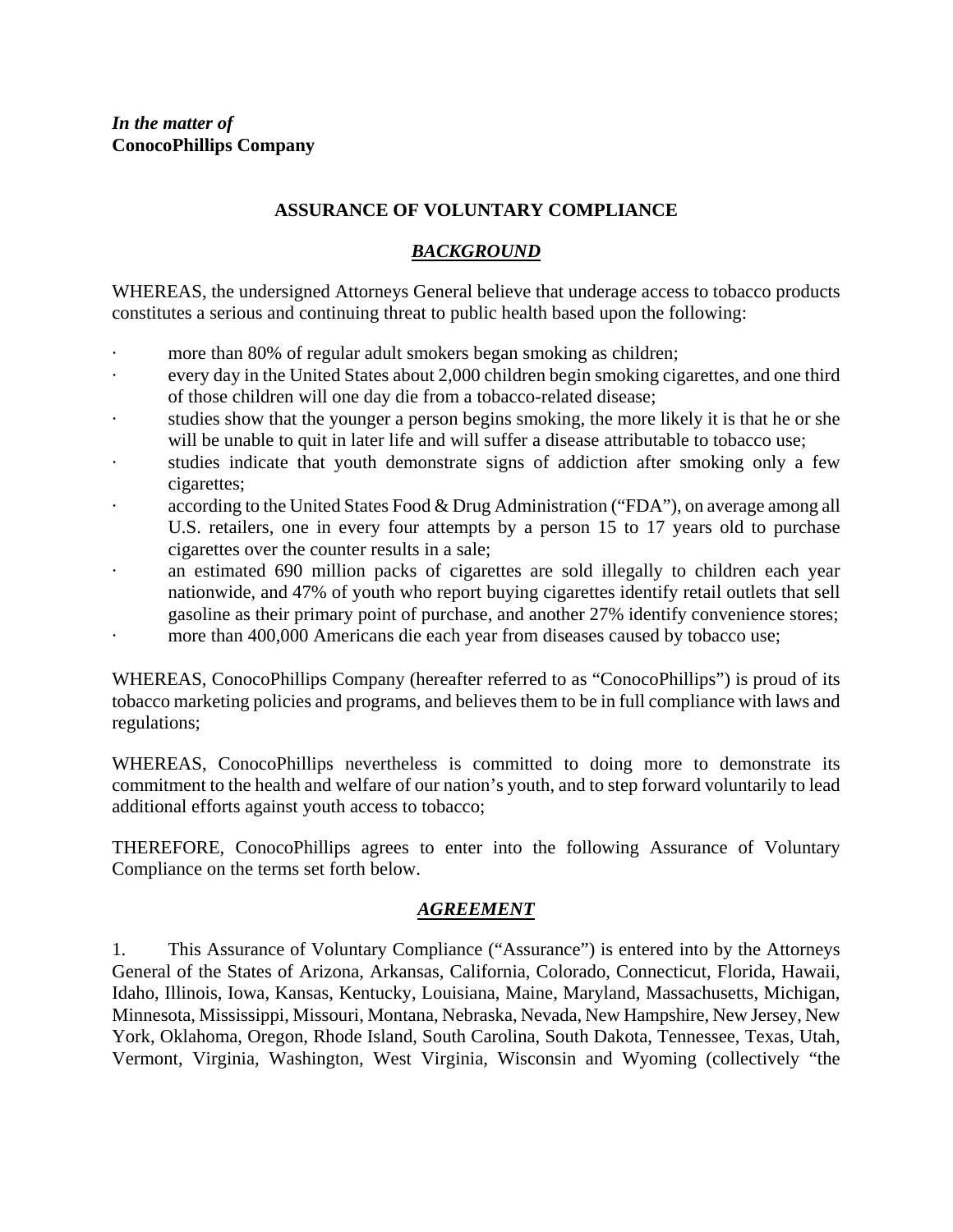undersigned Attorneys General")<sup>1</sup> on behalf of their respective states, commonwealths, or jurisdictions (collectively "the States") and ConocoPhillips.

2. This Assurance follows an analysis of compliance check data collected by the FDA and by state authorities under the Synar Amendment, section 1926(b)(2) Public Health Service Act [42 USC 300x-26(b)(2)] 1992. Such data indicate that retail outlets operating under the Conoco or the Phillips 66 or 76 trademarks made tobacco sales to persons under the age of 18 in controlled compliance checks. The Attorneys General believe that such sales, and/or the corporate policies and practices that result in such sales, may violate the Consumer Protection statutes<sup>2</sup> and/or other laws of their respective states. ConocoPhillips believes that it sells tobacco products in full compliance with applicable laws and regulations.

3. ConocoPhillips is a Delaware corporation having its principal place of business in Texas. According to ConocoPhillips, approximately 10,000 retail outlets in 37 states sell branded motor fuel under the Conoco, Phillips 66, or 76 trademarks. ConocoPhillips, through its wholly owned subsidiary, Kayo Oil Company ("Kayo"), directly owns and operates approximately 330 of these retail outlets. The remaining outlets are owned or operated by third party independent businesses and entrepreneurs, who contract with ConocoPhillips or with a Marketer for permission to sell motor fuel under the Conoco, Phillips 66, or 76 trademarks. Independent wholesalers who contract directly with ConocoPhillips and resell motor fuel to independent dealers or to consumers at retail are referred to herein as "Marketers." Independent dealers or resellers who contract directly with ConocoPhillips and sell motor fuel to consumers at retail are referred to herein as "Direct Dealers." Independent dealers who are supplied by Marketers are referred to herein as "Marketer Supplied

 $\overline{a}$ 

<sup>&</sup>lt;sup>1</sup> For the states of Connecticut, Maine, Maryland, Massachusetts, New Hampshire, New Jersey, New York, Rhode Island, and Vermont, in which ConocoPhillips has no Conoco, Phillips 66, or 76 branded retail outlets as of the Date of Execution of this Assurance, the Assurance shall apply if and when ConocoPhillips brands, develops or acquires such outlets in such state. Of the jurisdictions listed in paragraph 1, with regard to Virginia, this document will be titled an "Agreement."

<sup>&</sup>lt;sup>2</sup> A.R.S. § 44-1521 et seq. (AZ); Arkansas Code Annotated 4-88-101 et seq.; Cal. Bus. & Prof. Code § 17200 et seq. (CA); Colorado Consumer Protection Act, §§ 6-1-101, et seq., C.R.S. (2005); Conn. Gen. Stat. § 42-110a et seq. (2005) (CT); Fla. Stat. Ann. §501.201 et seq. (West) (FL); Haw. Rev. Stat. § 481A-1 et seq. (HI); Idaho Code Section 48-601 et seq; Illinois Consumer Fraud and Deceptive Business Practices Act, 815 ILCS § 505/1 et seq.; Iowa Code § 714.16 (2005); K.S.A. 50-623, et seq. (KS); KRS 367.110-367.300 (KY); La. Rev. Stat. Ann. §51:1401 (West) (LA); 5 M.R.S.A. § 203-A, 5 M.R.S.A. § 210, 5 M.R.S.A. §§ 205-A-214 and 10 M.R.S.A. § 1211 (ME); Maryland Annotated Code, Commercial Law Article, §§13-101 et seq.; Massachusetts Consumer Protection Act, M.G.L. c. 93A; Michigan Consumer Protection Act, MCL 445.901 et seq.; Minn. Stat. §§ 325F.68-.69 (prevention of consumer fraud) and Minn. Stat. §§ 325D.43-48 (Uniform Deceptive Trade Practices Act) (MN); Miss. Code Ann. 75-24-1 et seq. (MS); Missouri Consumer Protection Act, §§ 407.010 through 407.030 RSMo. (2000); Mont. Code Ann. § 30-14-101 et seq. (MT); Neb.Rev.Stat. § 87-301 et seq. (Reissue 1999; Cum. Supp. 2004) (NE); Nevada Revised Statutes Chapter 598; NH Rev.Stat.Ann. 358-A (1995 Michie Butterworth, and Supp. 2005 West) (NH); N.J.S.A. 56:8-1 et seq. (NJ); New York Executive Law § 63(12) and General Business Law Article 22-A; 15 O. S. (2001) § 751 et seq. (OK); ORS 646.605, et seq. (OR); R.I. General Laws §§ 11-9-13, 11-9-13.1 through 11-9-13.16, and 11-9-14 (RI); S.C. Code Ann., § 39-5-10 et seq. (1976, as amended) (SC); S.D. Codified Laws Ann. Chapter 37-24 (SD); Tennessee Consumer Protection Act of 1977, Tenn. Code Ann. §§ 47-18-101 et seq.; Tex. Bus. & Com. Code Ann. §17.41 et seq. (Vernon 2002 and Supp. 2005) (TX); Utah Code Ann. §§ 13-5-1 through 13-5-18 & 13-11-1 through 13-11-23; Vermont Consumer Fraud Act, 9 V.S.A. § 2451 et seq.; Virginia Consumer Protection Act, Va. Code § 59.1-196 et seq.; Wash. Rev. Code Ann. § 19.86.100 (WA); W. VA Code 46A-1-101 et seq. (WV); Wis. Stat. § 100.18(1) (WI); Wyo. Stat. § 40-12-101 et seq. (WY).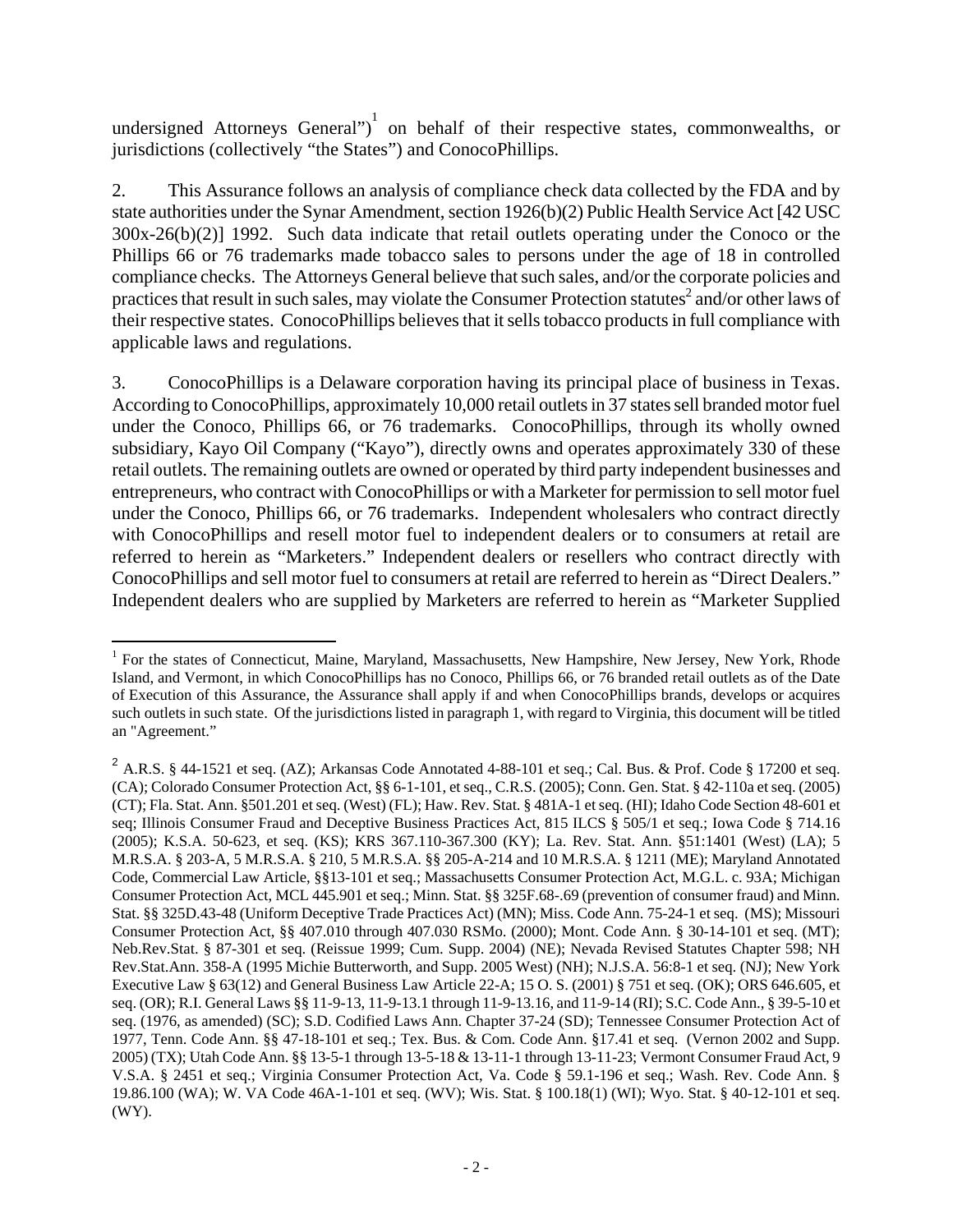Dealers." ConocoPhillips also sells motor fuel through outlets operated by independent contractors on a commission basis, referred to herein as "Commission Agents." Third party independent businesses to which ConocoPhillips grants the right to use either the Phillips 66 or 76 trademarks pursuant to a Trademark License Agreement are referred to herein as "Trademark Licensees." ConocoPhillips maintains that it does not control whether or how these independent businesses and entrepreneurs choose to sell tobacco products.

4. ConocoPhillips has expressed its commitment to employing tobacco retailing practices that are designed to prevent the sale of tobacco products to minors. Without admitting liability for any acts, practices or policies described or referred to herein, ConocoPhillips agrees to enter into this Assurance and to abide by the provisions set forth herein in connection with its Conoco, Phillips 66, and 76 branded retailing activities in each signatory state. The undersigned Attorneys General, for their part, also agree to abide by the provisions set forth herein. The parties reserve the right to discuss the appropriateness of any or all of the provisions of this Assurance as they are implemented, having due regard for changes in laws and regulations, as well as changes in equipment, technology, or methodology of retail sales over time. Any modifications to these provisions shall be by prior written agreement of ConocoPhillips and the affected undersigned Attorneys General.

5. The undersigned Attorneys General, on behalf of their respective States, agree to release and hold harmless ConocoPhillips, Kayo, and their officers, employees, directors, successors, assigns, principals, and agents, from any and all causes of action that the Attorneys General may have under the laws referred to in footnote 2 herein, insofar as those causes concern tobacco sales occurring on or before the Date of Execution of this Assurance, as defined below. Nothing herein shall affect other remedies available to any state or local jurisdiction in connection with a past or future underage sale of tobacco at a particular retail location. Before seeking to enforce this Assurance, a signatory Attorney General shall contact ConocoPhillips to attempt to resolve the State's concerns.

6. This Assurance may be executed in counterparts. This Assurance shall not be effective or considered executed until December 15, 2005 (hereinafter "Date of Execution"), by which date the signature of ConocoPhillips and all of the Attorneys General of the States listed in Paragraph 1 shall have been affixed.

7. No provision of this Assurance is intended or shall be interpreted to authorize conduct in violation of applicable local, state or federal law, which law supersedes any and all terms of this Assurance in conflict with such law.

8. The tobacco retailing practices set forth herein relate to efforts to prevent persons under legal age from having access to and using tobacco. Although tobacco is not the only item to which youth access is restricted, the term "youth access" is used herein as a shorthand reference to age restrictions on tobacco only. The term "tobacco" is intended to include cigarettes of all kinds (including bidis), cigars, loose tobacco, chewing tobacco, and snuff, to the extent such substances are or in the future may be offered for sale at Conoco, Phillips 66, and 76 branded retail outlets.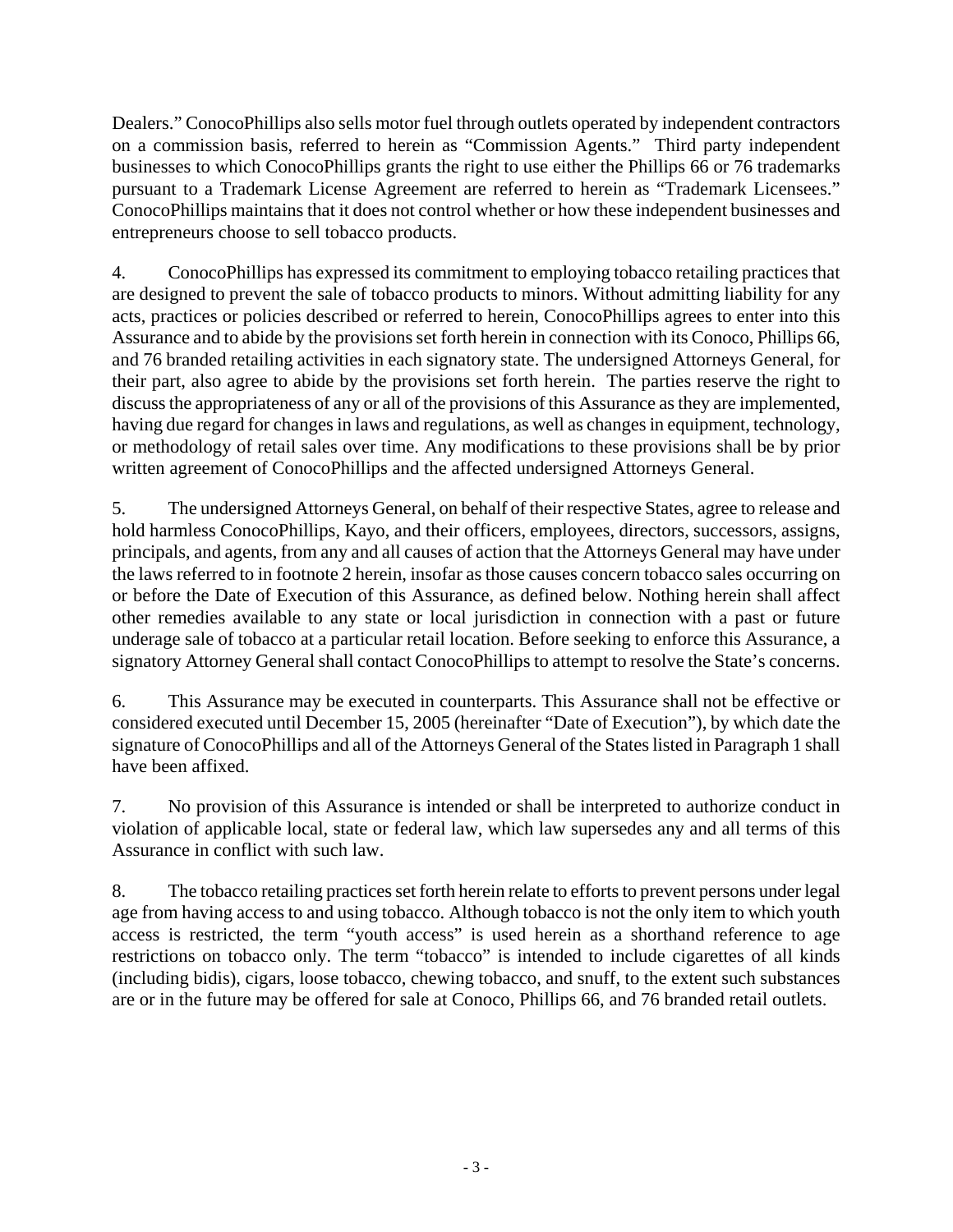## I. *EMPLOYEE POLICIES FOR SALE OF TOBACCO PRODUCTS TO MINORS*

ConocoPhillips agrees to implement the following hiring and training policies relating to youth access to tobacco at all retail outlets it owns and operates under the Conoco, Phillips 66, and 76 brands:

#### A. *Employee Hiring*

- 1. ConocoPhillips shall not hire anyone under the legal age for purchasing tobacco in positions that may involve selling tobacco.
- 2. As part of the interview process, ConocoPhillips shall inform applicants for positions that may involve selling tobacco, or may involve supervising anyone who sells tobacco, of the importance of complying with laws relating to youth access. The information ConocoPhillips provides shall include references to company policies, legal consequences, and health concerns associated with youth access.
- 3. ConocoPhillips shall ask all applicants for positions as store managers about past violations of prohibitions on selling or supplying tobacco to minors by that person or anyone under that person's supervision, and ConocoPhillips in its discretion shall give appropriate consideration under the circumstances to such violations in making hiring decisions.
- 4. ConocoPhillips shall inform each new hire for a position that may involve the sale of tobacco, before he or she assumes any job responsibilities, that: (a) the employee's compliance with youth access laws and policies will be taken into account in connection with compensation, promotion and retention decisions; (b) ConocoPhillips monitors employee compliance with youth access laws and policies by checking security tapes periodically, by conducting compliance checks, and in other ways; and (c) failure to comply with youth access laws and policies may constitute grounds for termination. ConocoPhillips shall also provide the new hire this information in writing and shall require the employee to sign an acknowledgment that he/she has read and understands the information provided.

#### B. *Employee Training*

- 1. Before assuming any job duties that involve or may involve the sale of tobacco, a ConocoPhillips employee shall receive comprehensive training in the laws and company policies relating to tobacco.
- 2. Such training shall be performed by a person experienced in providing youth access training, or if conducted electronically shall be overseen by such person, and shall include, at a minimum, the following components:
	- a. A review of applicable federal, state, and local laws relating to youth access;
	- b. A review of all ConocoPhillips' policies relating to youth access;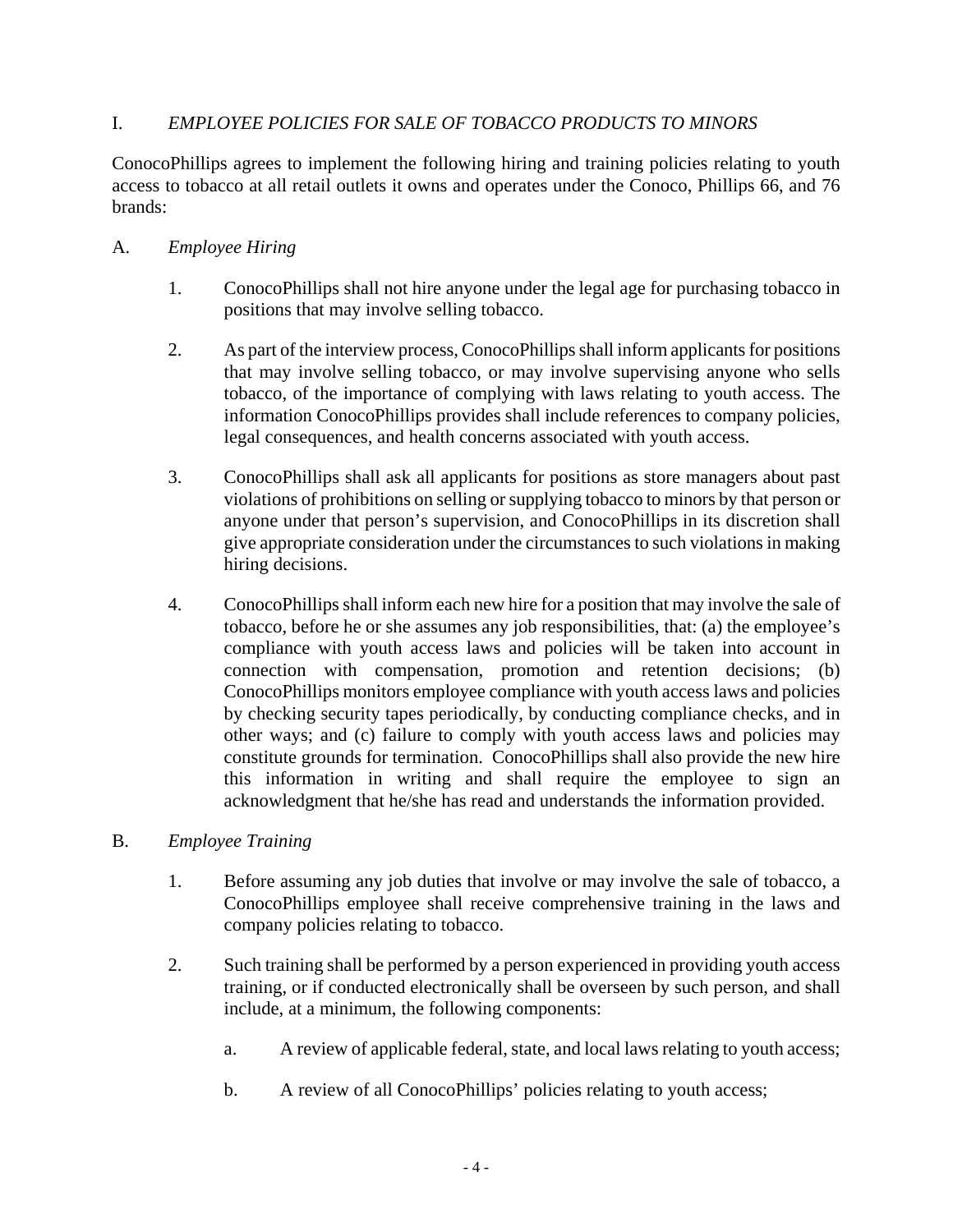- c. A brief explanation of health-related reasons for the laws and ConocoPhillips' policies that restrict youth access, including the information set forth in the initial Whereas clause of this Assurance;
- d. A review of the range of tobacco products, and, where applicable, smoking paraphernalia sold by ConocoPhillips, if any, to which ConocoPhillips' policies and/or youth access laws apply;
- e. A review of the law and company policies and procedures relating to requiring identification, including: (i) the age that triggers the I.D. requirement; (ii) acceptable forms of I.D.; (iii) features of an I.D. that must be checked, with particular emphasis on the government-issued forms of identification most commonly possessed by adults in the market area; (iv) how to tell if an I.D. may have been altered or is being misused; and (v) what an employee is to do if an I.D. appears altered or misused;
- f. An explanation of the fact that many illegal sales are made to minors who produce I.D.'s showing that they are in fact under the legal age, and the importance of devoting the time and effort needed to perform the necessary calculation to establish that a customer is of age;
- g. A review of prescribed methods, practical techniques, or stock phrases (if any are employed) for handling the following recurring situations: (i) asking for I.D.; (ii) making the necessary age calculation; (iii) declining to make a sale based on concerns relating to whether the I.D. has been altered or is being misused; (iv) declining to make a sale for failure to have an I.D.; (v) recognizing a potential "third party" sale; (vi) declining to make a sale that appears to be a "third party" sale; (vii) declining to make a sale of smoking paraphernalia (if any are sold); (viii) resisting customer pressure and handling customer's abusive conduct; (ix) meeting special challenges associated with declining to sell tobacco to underage persons who are friends, acquaintances and/or peer group members; and (x) contacting the police when required by store policy to do so;
- h. Actual practice of the methods, techniques, and stock phrases (if any are employed) to be used in the situations described in the preceding paragraph, in the form of role plays;
- i. A written test to establish that the employee has fully acquired the knowledge required to perform in accordance with the laws and ConocoPhillips' policies relating to youth access. ConocoPhillips shall provide supplemental training to ensure that any weaknesses identified by such testing are remedied before tobacco responsibilities are assumed. The company shall retain written tests completed by each employee in accordance with its retention policies.
- j. Instruction that an employee is not required to make a tobacco sale, and must decline to do so, if the circumstances reasonably suggest that doing so would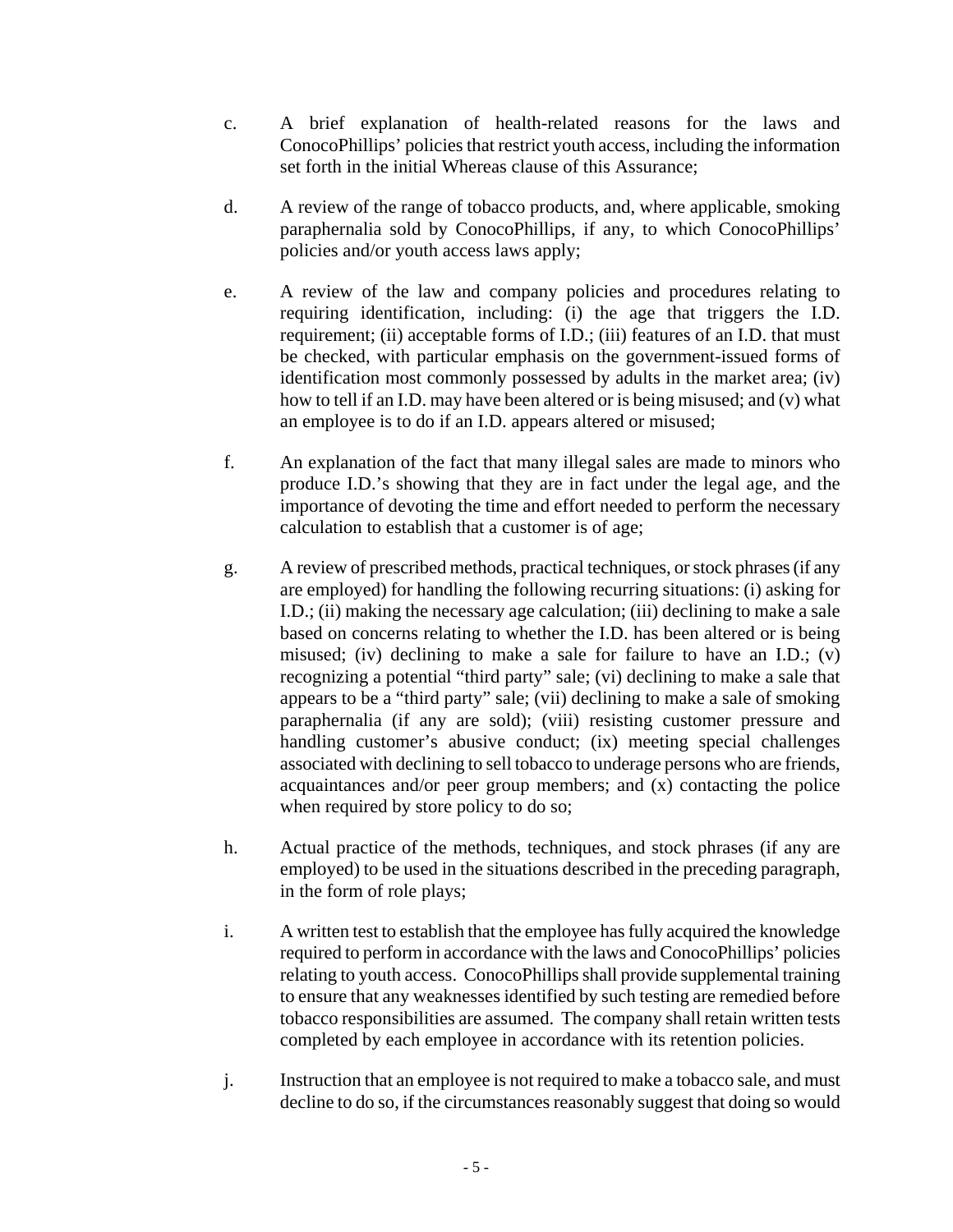violate the laws or company policies regarding youth access, and notification that the videotapes are periodically reviewed to ascertain whether youth access policies are being violated.

- 3. ConocoPhillips shall provide all employees who have responsibilities relating to tobacco additional training periodically to ensure that they maintain the requisite knowledge, skill, and motivation. Such training shall occur no less frequently than annually and shall include a review of applicable youth access laws and ConocoPhillips' policies on youth access; an updated review of performance by the company and the particular outlet on compliance checks; and a discussion of specific compliance check performance goals and ways to attain those goals. ConocoPhillips shall require that each employee upon completion of such training sign an acknowledgment that he or she has read and understands the policy statements and other information provided.
- 4. In the event an employee sells tobacco products to minors in violation of state or local laws, or fails to pass a compliance check pursuant to Section III.B below, ConocoPhillips shall provide such employee with appropriate remedial attention as soon as practicable, and in any event within thirty (30) days of ConocoPhillips' receipt of notice of the triggering event.

# II. *SUPPORT TOOLS*

ConocoPhillips agrees to use the following support tools relating to youth access to tobacco at all retail outlets it owns and operates under the Conoco, Phillips 66, and 76 brands:

- A. To the extent practicable, ConocoPhillips agrees to program its existing cash registers and, as existing cash registers are replaced with programmable ones, agrees to program new or replacement cash registers, to: (i) lock when a tobacco product is scanned; (ii) prompt the employee to I.D. the customer; (iii) require the clerk to enter the birth date shown on the I.D. or, if it cannot be programmed in that manner, display the date on or before which the customer must have been born in order to make a legal tobacco purchase; and (iv) indicate whether the tobacco sale can proceed. The cash register operator, in his or her discretion, may override the lock if the customer is beyond the age at which I.D. must be produced under prevailing company policies.
- B. ConocoPhillips agrees to post the statement "WE ID under 35" in the following locations: (i) a static cling sign attached to the front door, facing out; (ii) a 6" x 8" counter card, placed so as to be visible to customers; and (iii) 2" x 3" register toppers. Such statement shall also be posted on each tobacco product display and on the door by which employees leave the employee area. ConocoPhillips reserves the right to change the manner in which it communicates the above message to employees and customers through signage to the extent that the overall effectiveness in communicating the message is not significantly diminished.
- C. Each employee with responsibility for selling tobacco shall be reminded each time he or she begins a shift of the importance of performing proper I.D. checks for tobacco purchases, through a sign-in sheet, a cash register prompt, or other means.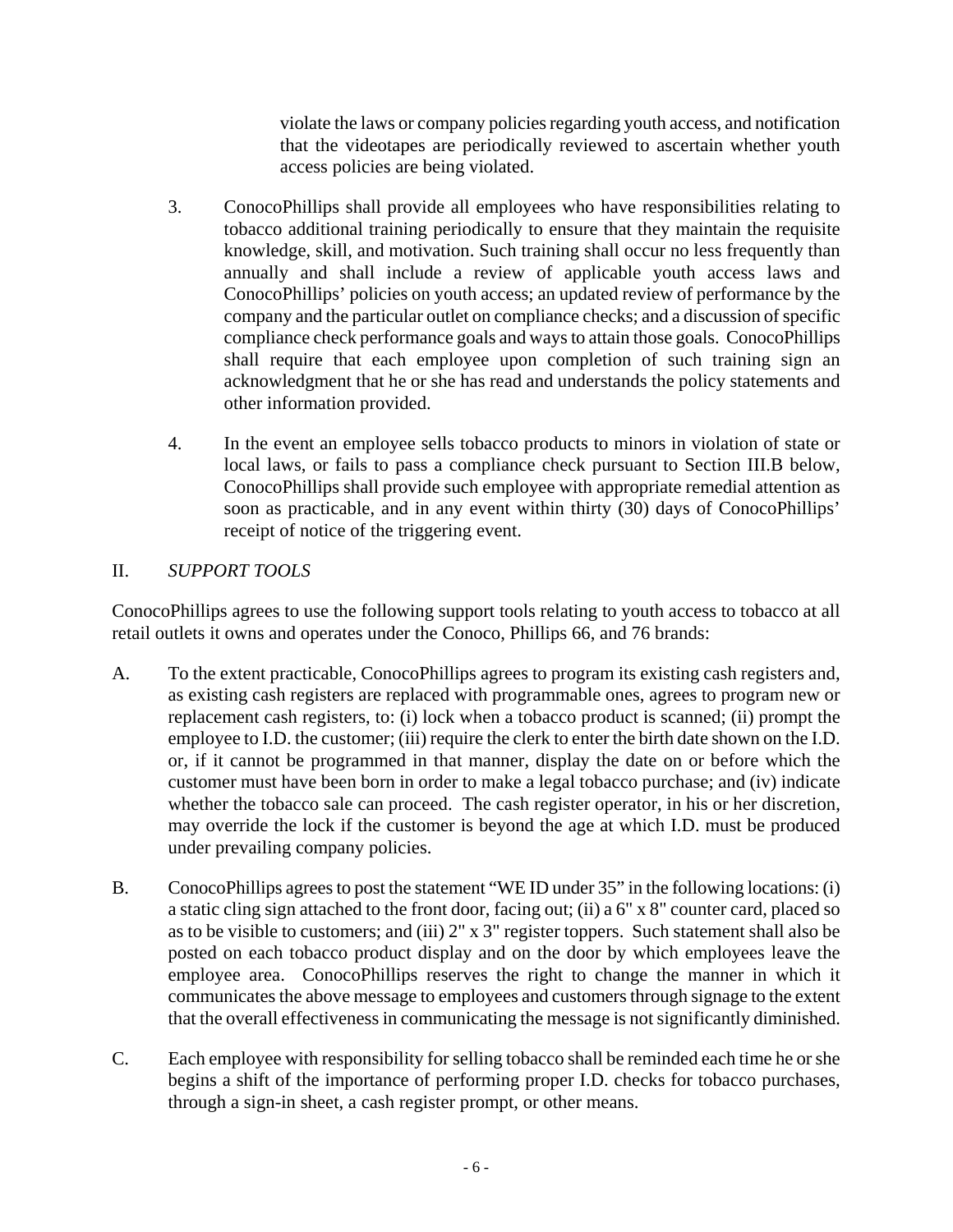D. ConocoPhillips agrees periodically to monitor developments in technology relating to electronic age verification devices and systems and consider employing such devices and systems to the extent reasonable and practicable. This Assurance does not require or authorize ConocoPhillips to retain specific information identifying individual purchasers, nor does it require ConocoPhillips to use any particular device or system.

### III. *SELF-MONITORING MEASURES*

ConocoPhillips agrees to implement the following self-monitoring measures relating to youth access to tobacco at all retail outlets it owns and operates under the Conoco, Phillips 66, and 76 brands:

#### A. *Supervision and Accountability of Employees*

- 1. ConocoPhillips agrees to instruct the on-site supervisor immediately upon assuming responsibility for supervising employees selling tobacco to monitor staff compliance with youth access laws and policies on an ongoing basis, and agrees to inform the supervisor that instances of compliance and noncompliance with youth access laws and policies on the part of those supervised will be given serious consideration in connection with that supervisor's periodic performance review and in connection with subsequent decisions relating to the supervisor's compensation, promotion, and retention.
- 2. Each store manager shall report all violations of federal, state, and local laws concerning the sale of tobacco products to minors occurring at the store to a designated person in the appropriate Business Unit as soon as practicable after receiving notice of the alleged violation, but in any event within five (5) business days of receiving such notice.
- 3. Each ConocoPhillips employee shall be informed that, to the extent that his or her job performance is reflected in the compliance or non-compliance of other employees or contractors with youth access laws and ConocoPhillips business practices, ConocoPhillips will give such compliance or non-compliance consideration in connection with his or her compensation, promotion, and retention (as applicable). This paragraph applies to all employees and contractors whose duties include hiring, retention, training, and/or supervision of employees or contractors with responsibilities relating to youth access.

# B. *Compliance Checks/Mystery Shops*

ConocoPhillips agrees to arrange for an independent entity to perform at least one compliance check/mystery shop every six (6) months of each of its company owned and operated outlets that sell tobacco in the States whose Attorneys General are party to this Assurance. In the event that an outlet fails a compliance check, the independent entity shall conduct a second check ("re-check") of the outlet within sixty (60) days. The independent entity shall also conduct a re-check at each outlet that has received notice from a law enforcement agency of an alleged violation of law concerning the sale of tobacco products to minors that occurred after the Date of Execution of this Assurance. The independent entity will be instructed to perform the checks for the purpose of obtaining an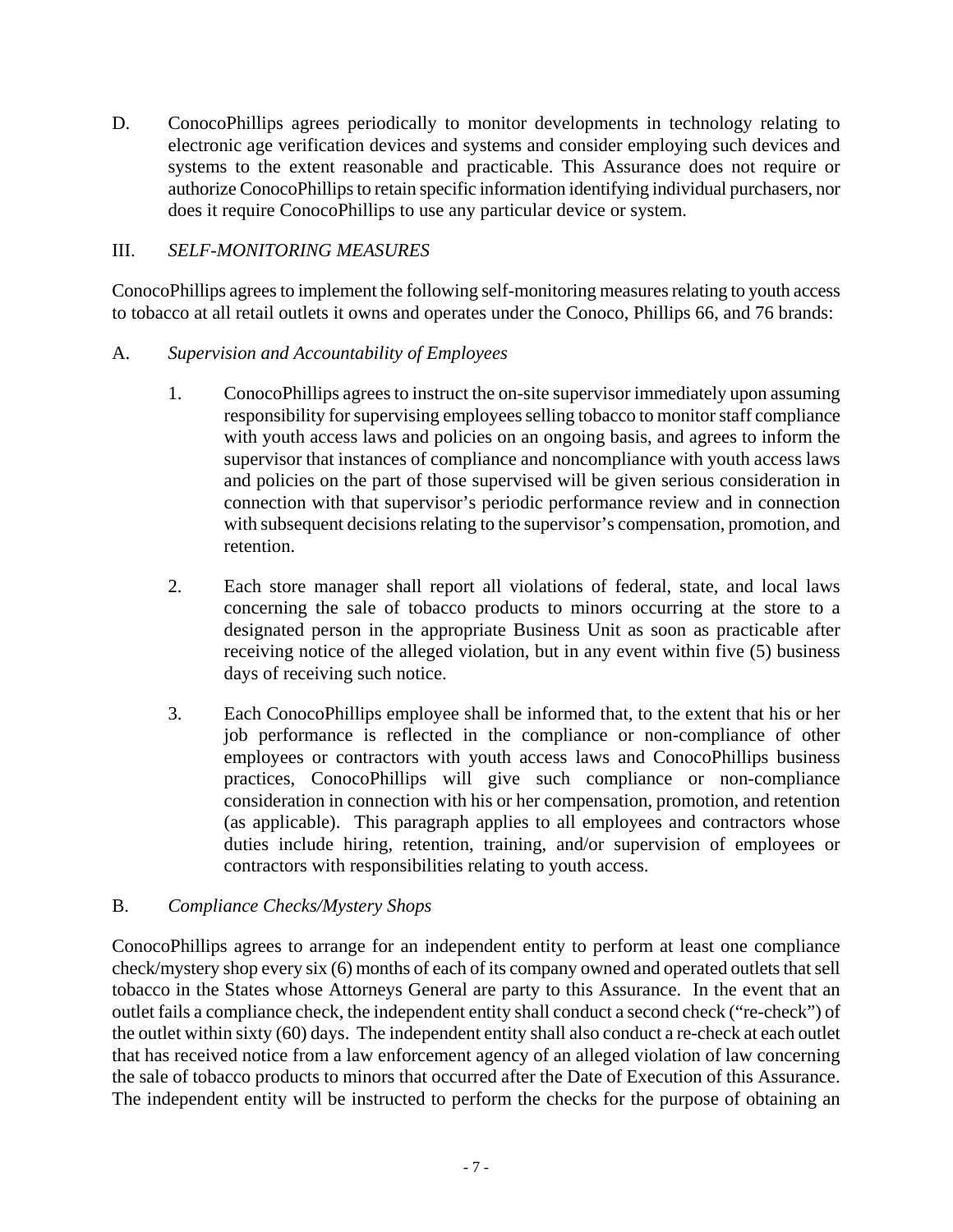accurate and reliable indication of actual employee practices in connection with tobacco sales, rather than for the purpose of ensuring favorable results. The compliance checks will proceed as follows:

- 1. The independent entity will determine the schedule for performing the compliance checks, and will not inform ConocoPhillips in advance, directly or indirectly, when particular outlets are to be checked.
- 2. The compliance checks will be conducted using a person of legal age to buy tobacco who is within the age range requiring that he or she be asked to produce identification to test whether identification is requested as required by store policy. The check will determine whether the employee selling the tobacco product asked the purchaser to produce identification.
- 3. For purposes of retaining an independent entity to perform the compliance checks, ConocoPhillips agrees to evaluate the performance of the entity on the basis of the competency of the entity's performance in obtaining an accurate and reliable indication of actual employee practices in connection with the sale of tobacco, rather than on the basis of whether the results were favorable.
- 4. An employee failing a compliance check shall receive the remedial training provided for in paragraph I.B.4., above. An employee passing a compliance check shall be promptly informed of the success, and shall be provided a tangible reward, such as store- or company-wide recognition.
- 5. The undersigned Attorneys General agree not to institute legal proceedings under the laws referred to herein, insofar as those proceedings are based on any tobacco sales that are made during compliance checks conducted pursuant to this section.
- 6. In the event ConocoPhillips attains a compliance rate of 90% or higher for any sixmonth period, ConocoPhillips may reduce the number of compliance checks conducted in subsequent six-month periods by 25%. In the event ConocoPhillips attains a 90% rate for any two consecutive six-month periods, ConocoPhillips may cease conducting compliance checks.

#### C. *Videotapes*

In all Conoco, Phillips 66, and 76 branded company owned and operated outlets that have one or more security cameras designed and placed to videotape transactions at the cash register, ConocoPhillips agrees to adopt the following policies and procedures:

- 1. The security cameras will continuously videotape sales transactions at the cash register.
- 2. Supervisory personnel shall periodically review portions of the tapes to monitor compliance with youth access laws and policies on the part of each employee who sells tobacco.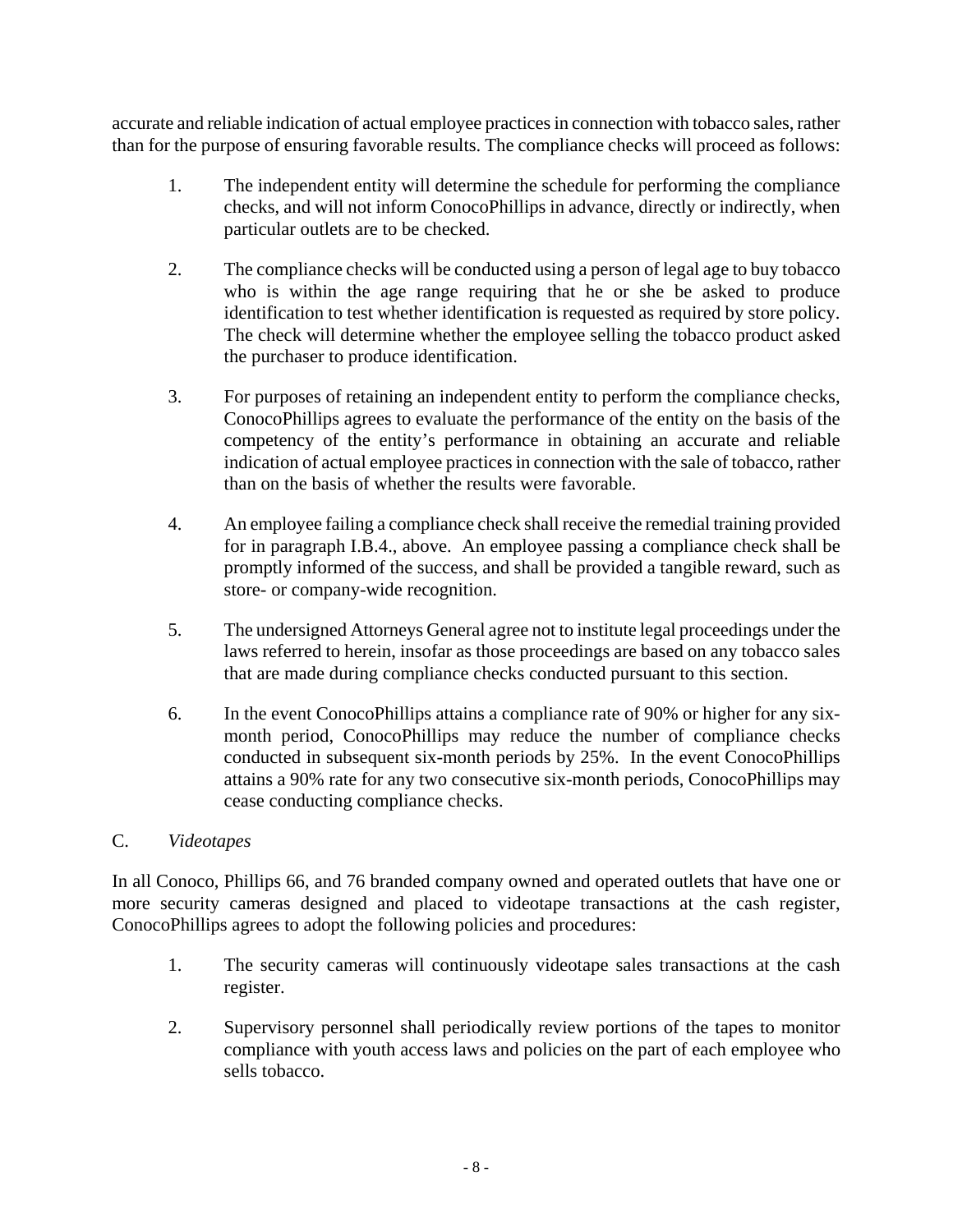- 3. Such reviews will be conducted in a manner that does not permit an employee to predict which shifts or transactions are likely to be reviewed.
- 4. As soon as practicable after a review is performed, the supervisor shall meet with the employee whose performance was reviewed for the purpose of informing him/her of the fact that a review was performed and discussing the employee's performance. Employees who performed well shall be commended. If the review discovers an apparent violation of youth access policies and if ConocoPhillips intends to retain the employee, ConocoPhillips will inform the employee of the consequences of the violation and any subsequent violations, will provide such employee appropriate remedial attention, and will inform the employee that he or she may be the subject of additional reviews in the future.
- 5. ConocoPhillips shall display a sign at or near the cash register informing customers that security cameras are used to detect underage attempts to buy tobacco.

## D. *Youth Access Designee*

ConocoPhillips agrees to designate an appropriate employee to be responsible for taking the steps reasonably necessary to ensure compliance with youth access laws and monitoring implementation of this Assurance, including reviewing reports of violations of laws concerning the sale of tobacco products to minors.

### IV. *VENDOR-ASSISTED SALES*

ConocoPhillips agrees to implement the following vendor-assisted sales practices relating to youth access to tobacco at all retail outlets it owns and operates under the Conoco, Phillips 66, and 76 brands:

- A. ConocoPhillips agrees to display and store all tobacco in a format that does not permit a customer to take possession of them without requesting an employee's assistance in retrieving them from a restricted-access location.
- B. ConocoPhillips agrees not to use vending machines to sell tobacco products at any retail outlets that it owns and operates under the Conoco, Phillips 66, and 76 brands.
- V. *OTHER TOBACCO POLICIES*
- A. *Written Employee Policies*

ConocoPhillips agrees to put into writing the employee policies regarding the sale of tobacco products that it adopts pursuant to this Assurance. ConocoPhillips agrees to include in such employee policies the following:

1. A policy requiring that no one under the legal age for purchasing tobacco be permitted to purchase smoking paraphernalia including lighters, matches, cigarette papers and pipes.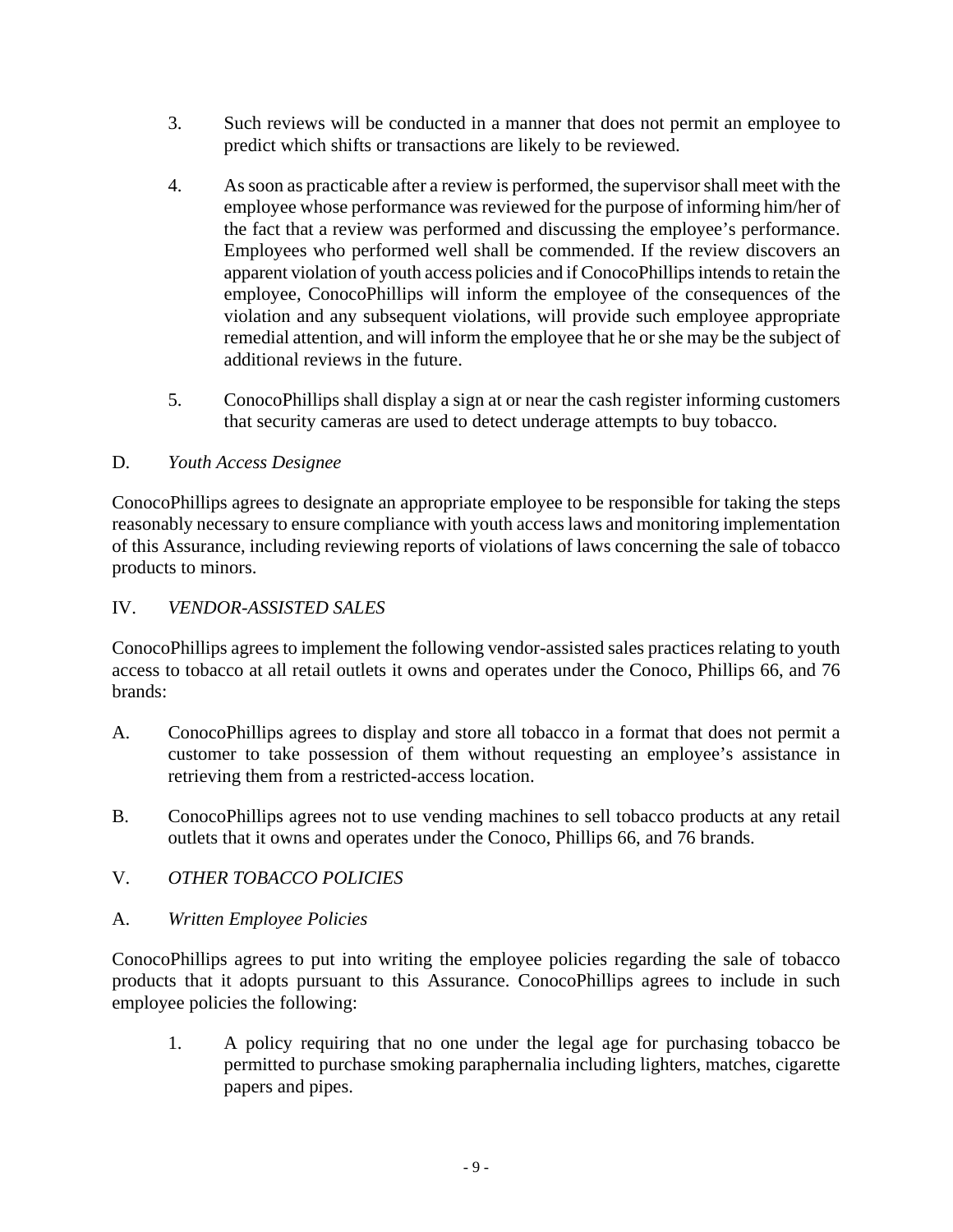- 2. A policy that youth access to tobacco will be given comparable treatment to underage access to alcohol in employee training and discipline, except where differences in the law require differences in policy.
- 3. A policy against selling single cigarettes or other modes of packaging cigarettes in quantities less than twenty (i.e., so-called "kiddie packs").
- 4. A policy against distribution of free samples of tobacco products on store property.
- 5. A policy against the retail sale of non-tobacco products that are intended to look like cigarettes.
- 6. A policy requiring that an I.D. be checked in connection with tobacco purchases and tobacco paraphernalia purchases by persons under age 35.
- 7. Unless otherwise required by law, a policy that only the following forms of photo-I.D. are acceptable for purposes of establishing legal age to purchase tobacco: (a) a currently valid driver's license; (b) a currently valid state-issued photo identification card; or (c) other appropriate means of identification specifically allowed by particular state laws.
- 8. A policy against increasing youth demand for tobacco products through in-store advertising. In-store advertising shall be limited to brand names, logos, other trademarks, and pricing.

#### B. *Implementation*

ConocoPhillips voluntarily agrees to abide by this Assurance for implementation at all retail outlets it owns and operates under the Conoco, Phillips 66, and 76 brands. ConocoPhillips agrees to implement this Assurance at such outlets within one hundred and twenty (120) days following the Date of Execution of this Assurance. ConocoPhillips will provide to employees who sell tobacco at company operated outlets a copy of the tobacco policies adopted pursuant to this Assurance, within one hundred and twenty (120) days following the Date of Execution of such Assurance, or upon hiring if that occurs thereafter. ConocoPhillips will provide a copy of such policies to new employees as part of ConocoPhillips' training program for newly hired retail outlet employees. ConocoPhillips will also provide a copy of such policies to a person or persons designated by the Attorneys General within sixty (60) days of the Effective Date, and thereafter will provide, upon request, copies of any changes or modifications to such policies to such designee within thirty (30) days of the request.

# C. *Retail Outlets Not Owned and Operated by ConocoPhillips*

The parties agree that the foregoing provisions of this Assurance apply to tobacco retailing policies, practices and procedures only at retail outlets owned and operated by ConocoPhillips under the Conoco, Phillips 66, and 76 brands. None of the foregoing provisions of this Assurance is intended to apply to Conoco, Phillips 66, or 76 branded retail outlets that are owned or operated by independent third parties, including Marketers, Direct Dealers, Marketer Supplied Dealers,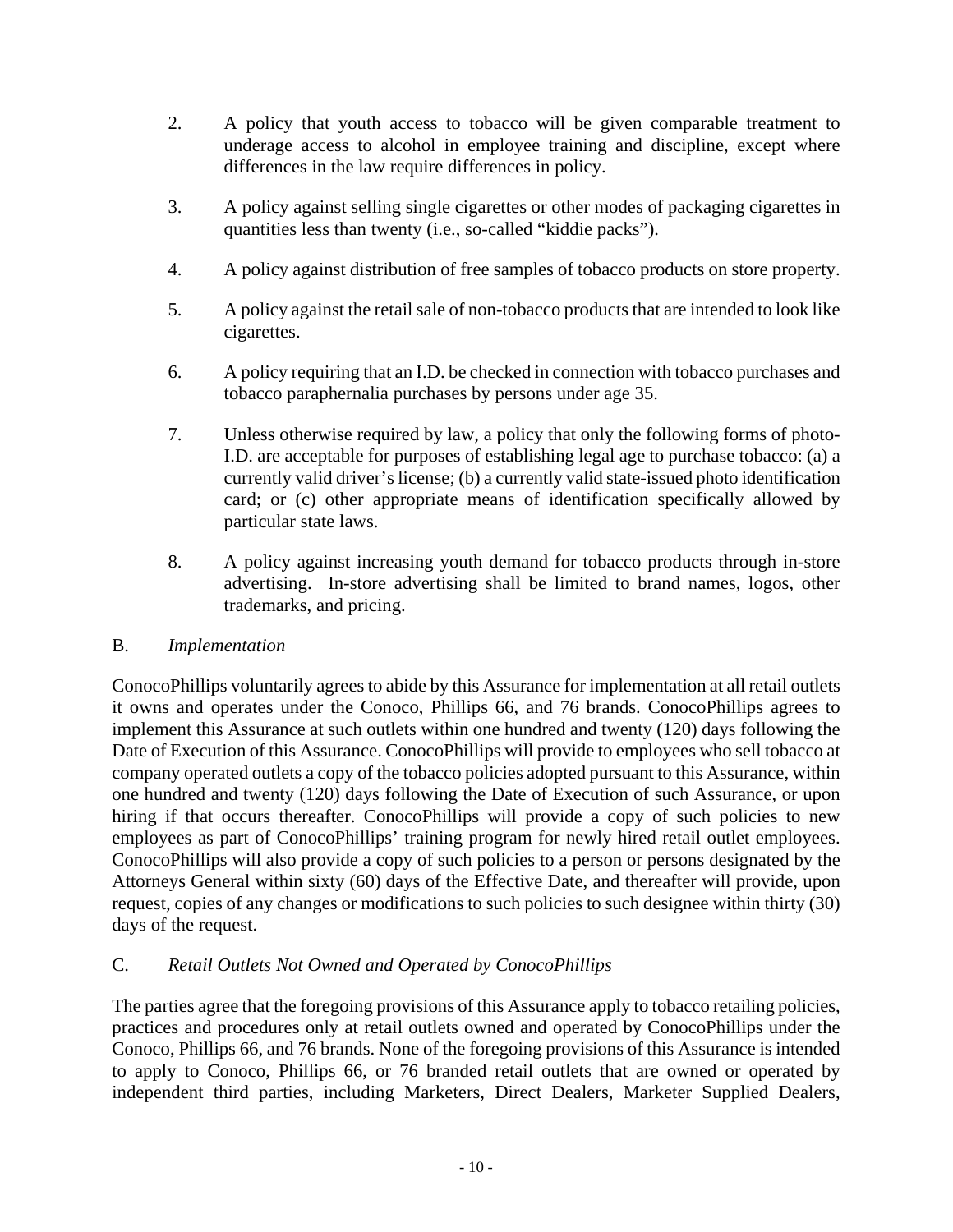Commission Agents, and Trademark Licensees. ConocoPhillips maintains that it has no control over the tobacco retailing policies or practices of these third parties. Nothing in this Assurance is intended to alter or affect in any way the status of such third parties as independent contractors of ConocoPhillips, or the rights or obligations between ConocoPhillips and any of its Marketers, Direct Dealers, Marketer Supplied Dealers, Commission Agents, or Trademark Licensees, including but not limited to any contractual or lease or indemnity relationships.

Within one hundred and twenty (120) days following the Date of Execution of this Assurance, ConocoPhillips voluntarily agrees to take the following actions intended to reduce youth access to tobacco through Conoco, Phillips 66, and 76 branded retail outlets that are not owned and operated by ConocoPhillips:

- 1. Provide to each Conoco, Phillips 66, and 76 branded Marketer, Direct Dealer, Commission Agent, and Trademark Licensee written correspondence (which may be sent electronically) reminding them of the importance of preventing underage sales of tobacco products and the seriousness of complying with laws regarding youth access to tobacco, and noting the fact that failure to comply with such laws could constitute grounds for termination or non-renewal of their right to operate under the Conoco, Phillips 66, or 76 trademarks at the non-complying outlet. Thereafter, correspondence bearing the same message will be sent once per year to each such Marketer, Direct Dealer, Commission Agent, and Trademark Licensee. In the case of correspondence to a Marketer, such correspondence shall also request the Marketer to provide a copy of the correspondence to each Marketer Supplied Dealer supplied by such Marketer, and, beginning with the next revision of ConocoPhillips' current Branded Marketer Agreement and Branded Dealer Agreement, to confirm having done so.
- 2. Offer each Conoco, Phillips 66, and 76 branded Marketer, Direct Dealer, Commission Agent, or Trademark Licensee the opportunity to participate in ConocoPhillips' tobacco compliance program as described in Section III.B. above, provided that each Marketer, Direct Dealer, Commission Agent, or Trademark Licensee pays the reasonable cost of its participation. The undersigned Attorneys General agree to extend the provisions of Section III.B.5. to such Marketer, Direct Dealer, Commission Agent, or Trademark Licensee, and ConocoPhillips agrees not to use information from such compliance checks as the basis for discipline, termination, or non-renewal of a Marketer, Direct Dealer, Commission Agent, or Trademark Licensee's authorization to operate outlets under company trademarks.
- 3. In evaluating available legal options to discipline, terminate or non-renew a Marketer, Direct Dealer, Commission Agent, or Trademark Licensee's authorization to operate outlets under company trademarks, ConocoPhillips will give appropriate consideration under the circumstances in its discretion to tobacco violations, if any, by the Marketer, Direct Dealer, Commission Agent, or Trademark Licensee.
- 4. At the time a Marketer, Direct Dealer, Commission Agent, or Trademark Licensee enters into a written contract or contract renewal authorizing use of the Conoco, Phillips 66, or 76 trademark, ConocoPhillips agrees to the extent permitted by law,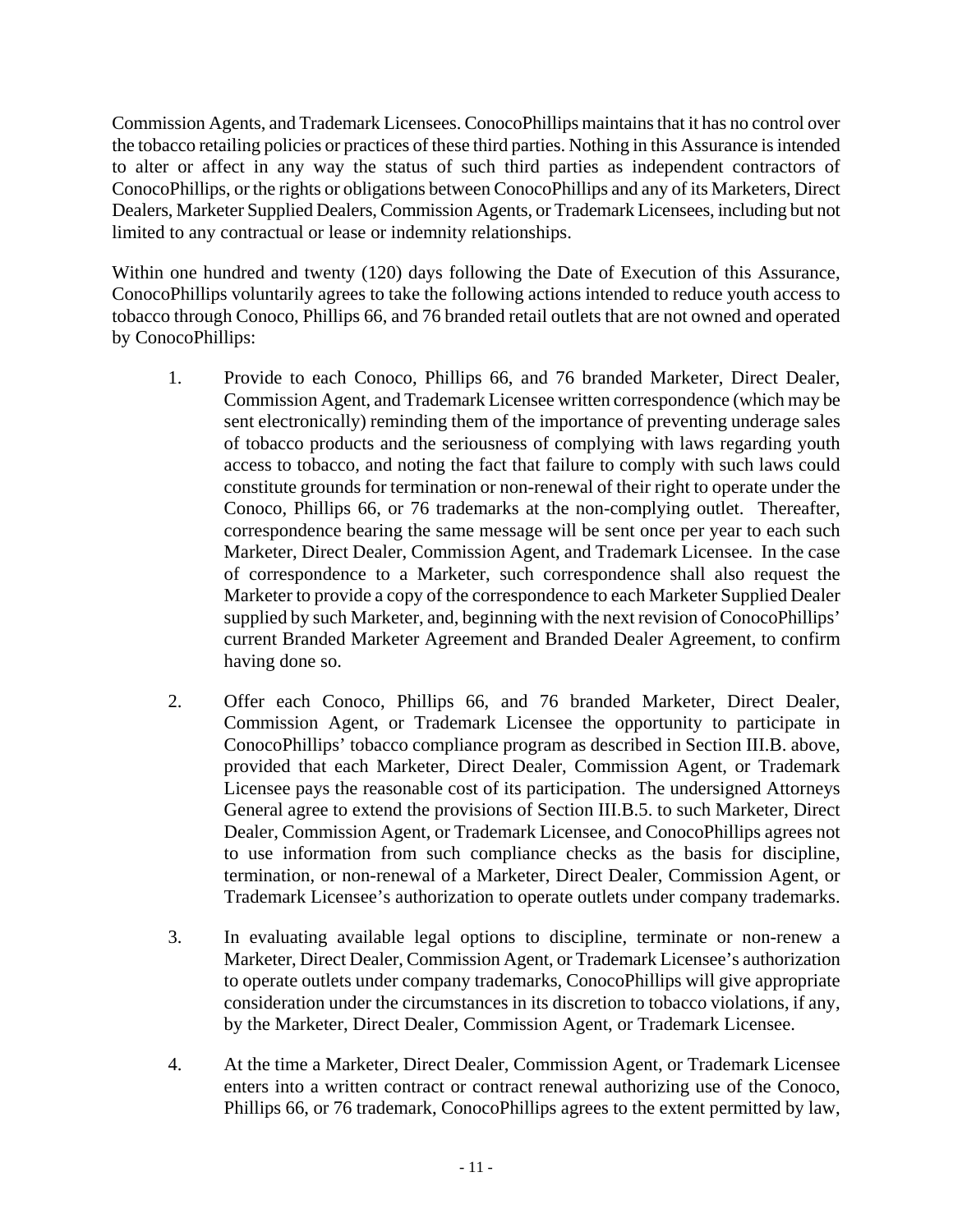including the PMPA, to incorporate provisions into such authorization agreements specifically requiring compliance with laws regarding youth access to tobacco, expressly providing that violation(s) of such laws could constitute grounds for termination or non-renewal of the trademark authorization agreement, and, beginning with the next revision of ConocoPhillips' current Branded Marketer Agreement and Branded Dealer Agreement, and renewal of a Trademark License Agreement, requiring that ConocoPhillips be notified within five (5) business days, in writing, of any notices of violation received from local, state, or federal authorities concerning the sale of tobacco to minors.

#### VI. *COSTS*

ConocoPhillips agrees voluntarily to pay, within sixty days of the Execution Date of this Assurance, the sum of \$125,000.00, made payable to such accounts and addresses as the Attorneys General may direct. Such sum is to be divided by the States as they may agree, and is to be used by the individual States for attorneys fees or costs of investigation, or it shall be placed in or applied to consumer education, public protection, or local consumer aid funds, including for the implementation of programs designed to decrease possession and use of tobacco by minors, or for any other purpose authorized by state law at the sole discretion of each State's Attorney General or as required by law.

# **CONOCOPHILLIPS COMPANY W.A. DREW EDMONDSON**

By: **C. C. REASOR** President, U.S. Marketing **GREG ABBOTT**

Attorney General EDWARD BURBACK ALAN LIEBERMAN PAUL CARMONA

Attorney General State of Iowa STEVE ST. CLAIR Assistant Attorney General

 Attorney General State of Oklahoma PHILLIP L. STAMBECK \_\_\_\_\_\_\_\_\_\_\_\_\_\_\_\_\_\_\_\_\_\_\_\_\_\_\_\_\_ Assistant Attorney General

 Attorney General Dated: State of Texas BARRY McBEE **BILL LOCKYER** First Assistant Attorney General State of California Deputy Attorney General for Litigation Deputy Attorney General Chief, Consumer Protection Division D.ESTHER CHAVEZ **TOM MILLER** Assistant Attorney General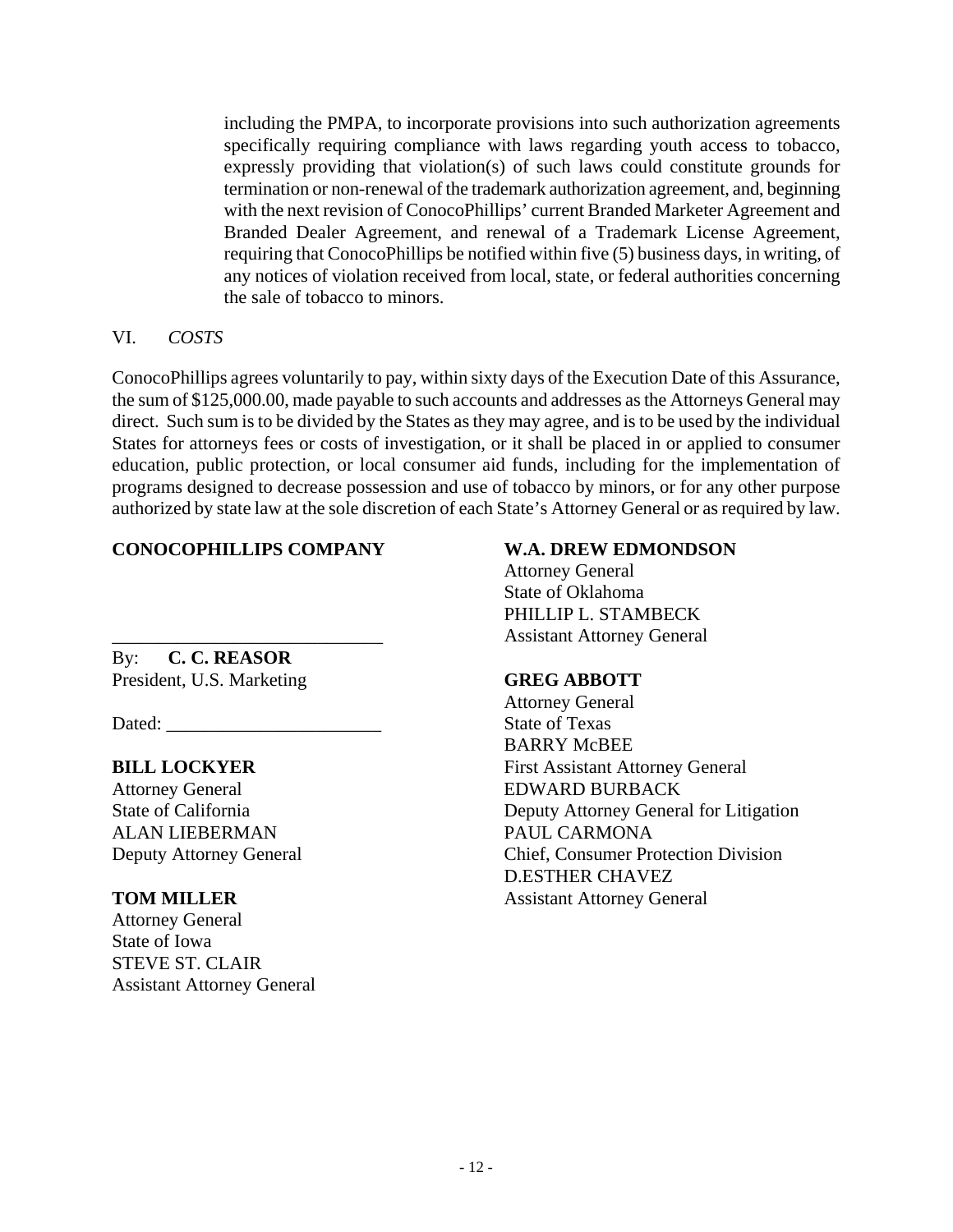TERRY GODDARD Attorney General State of Arizona KELLY M. PELOQUIN Assistant Attorney General

MIKE BEEBE Attorney General State of Arkansas ERIC B. ESTES Assistant Attorney General

JOHN W. SUTHERS Attorney General State of Colorado BRENT A. EISEN Assistant Attorney General

RICHARD BLUMENTHAL Attorney General State of Connecticut EDWIN R. RODRIGUEZ Commissioner of Consumer Protection HEATHER WILSON Assistant Attorney General RUPAL SHAH PALANKI Assistant Attorney General

CHARLES J. CRIST, JR. Attorney General State of Florida LORI S. ROWE Assistant Deputy Attorney General

MARK J. BENNETT Attorney General State of Hawaii ALEX R. BARRETT Deputy Attorney General

LAWRENCE WASDEN Attorney General State of Idaho BRETT DELANGE Deputy Attorney General LISA MADIGAN Attorney General State of Illinois KAREN WINBERG-JENSEN Assistant Attorney General

PHILL KLINE Attorney General State of Kansas JOSEPH N. MOLINA Assistant Attorney General

GREGORY D. STUMBO Attorney General Commonwealth of Kentucky MICHAEL L. PLUMLEY Assistant Attorney General

CHARLIE C. FOTI, JR. Attorney General State of Louisiana THOMAS L. ENRIGHT, JR. Assistant Attorney General

G. STEVEN ROWE Attorney General State of Maine PETER LAFOND Assistant Attorney General

J. JOSEPH CURRAN, JR. Attorney General State of Maryland MARLENE TRESTMAN Special Assistant to the Attorney General

THOMAS F. REILLY Attorney General State of Massachusetts BETSY WHITTEY Assistant Attorney General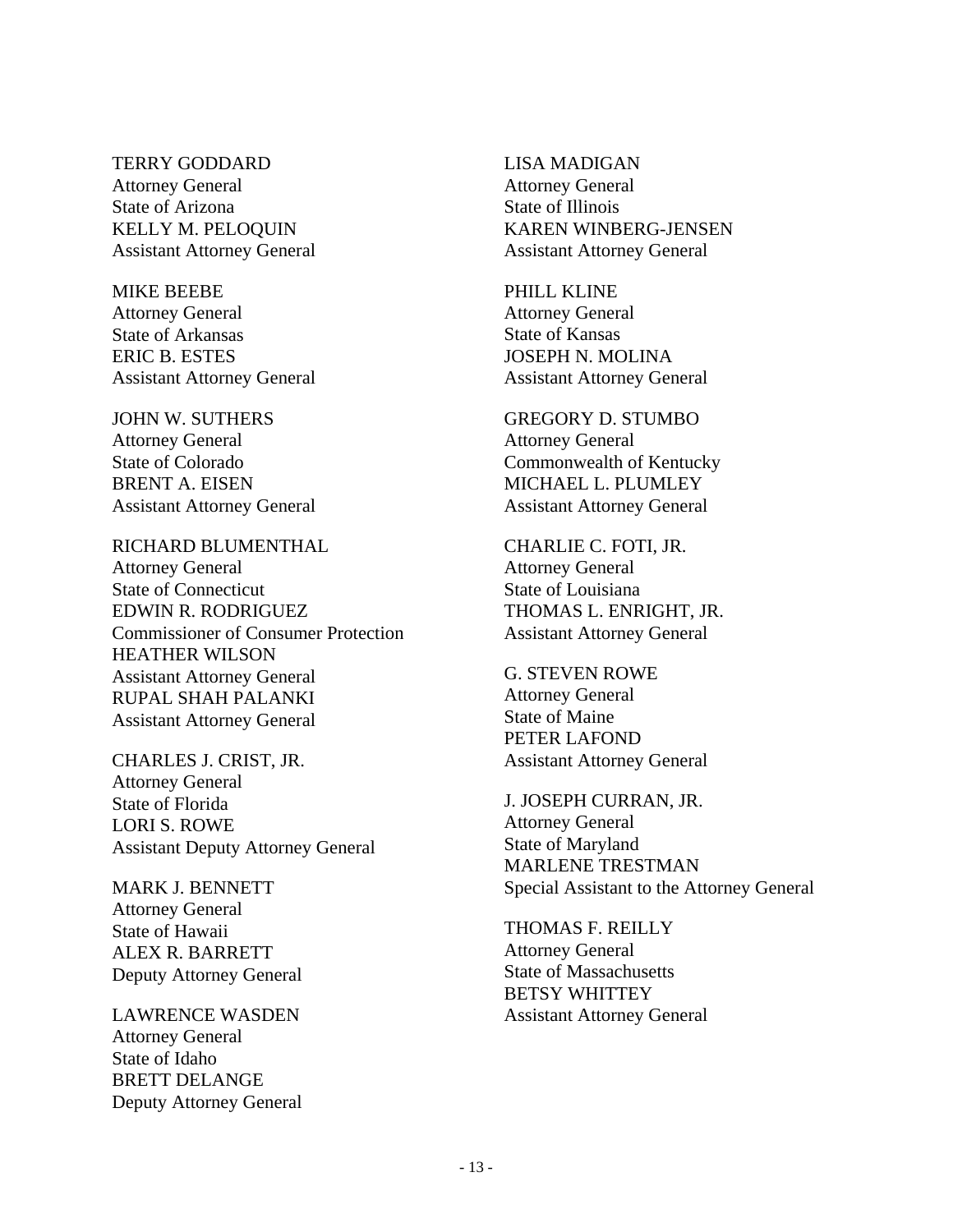MICHAEL A. COX Attorney General State of Michigan CHARLES D. HACKNEY Assistant Attorney General

MIKE HATCH Attorney General State of Minnesota DANIEL S. GOLDBERG Assistant Attorney General

JIM HOOD Attorney General State of Mississippi BRIDGETTE W. WIGGINS Special Assistant Attorney General

JEREMIAH W. (JAY) NIXON Attorney General State of Missouri KAREN KING MITCHELL Chief Deputy Attorney General

MIKE McGRATH Attorney General State of Montana CHRIS D. TWEETEN Chief Civil Counsel

JON BRUNING Attorney General State of Nebraska LYNNE R. FRITZ Assistant Attorney General

GEORGE J. CHANOS Attorney General State of Nevada VICKY THIMMESCH OLDENBURG Senior Deputy Attorney General

KELLY A. AYOTTE Attorney General State of New Hampshire DAVID A. RIENZO Assistant Attorney General

PETER C. HARVEY Attorney General State of New Jersey EDWARD TAN Deputy Attorney General

CAROL JACOBSON Deputy Attorney General ELIOT SPITZER Attorney General State of New York CHRISTINE MORRISON Assistant Attorney General

HARDY MYERS Attorney General State of Oregon EVA H. NOVICK Assistant Attorney General

PATRICK C. LYNCH Attorney General State of Rhode Island MAUREEN G. GLYNN Assistant Attorney General

HENRY McMASTER Attorney General State of South Carolina CYNTHIA K. MASON Assistant Attorney General

LAWRENCE E. LONG Attorney General State of South Dakota JEFFREY P. HALLEM Assistant Attorney General